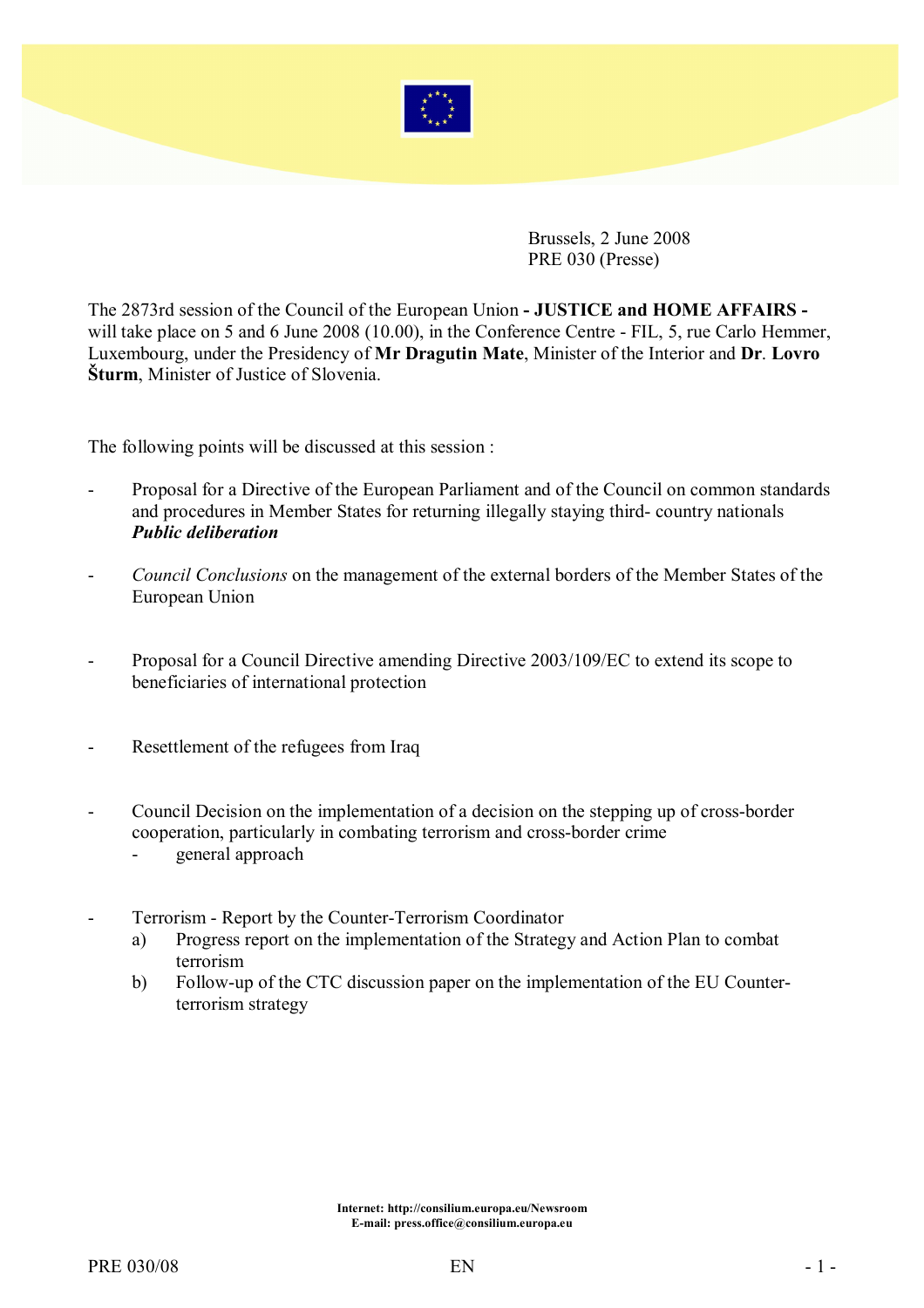- Draft Agreement between the European Union and Australia on the processing and transfer of European Union sourced passenger name record date by air carriers
- Proposal for a Directive of the European Parliament and of the Council on the protection of the environment through criminal law
	- Information about the 1st reading agreement
- Proposal for a Directive of the European Parliament and of the Council on ship-source pollution
	- State of play
- Initiative on amending Eurojust Decision
	- General approach on certain issues
- Initiative on Framework Decision on the enforcement of *in absentia* judgments - General approach
- Proposal for a Council Regulation on jurisdiction, applicable law, recognition and enforcement of decisions and cooperation in matters relating to maintenance obligations
	- Political guidelines
- Proposal for a Council Regulation amending Regulation (EC) No 2201/2003 as regards jurisdiction and introducing rules concerning applicable law in matrimonial matters
	- Political guidelines
- E-justice
	- State of play and future work
- External dimension of JHA
	- Report on implementation of JHA external strategy
	- Oral presentation by the Presidency on the Ministerial meetings with Russia and with Ukraine

 $\circ$  $\circ$   $\circ$